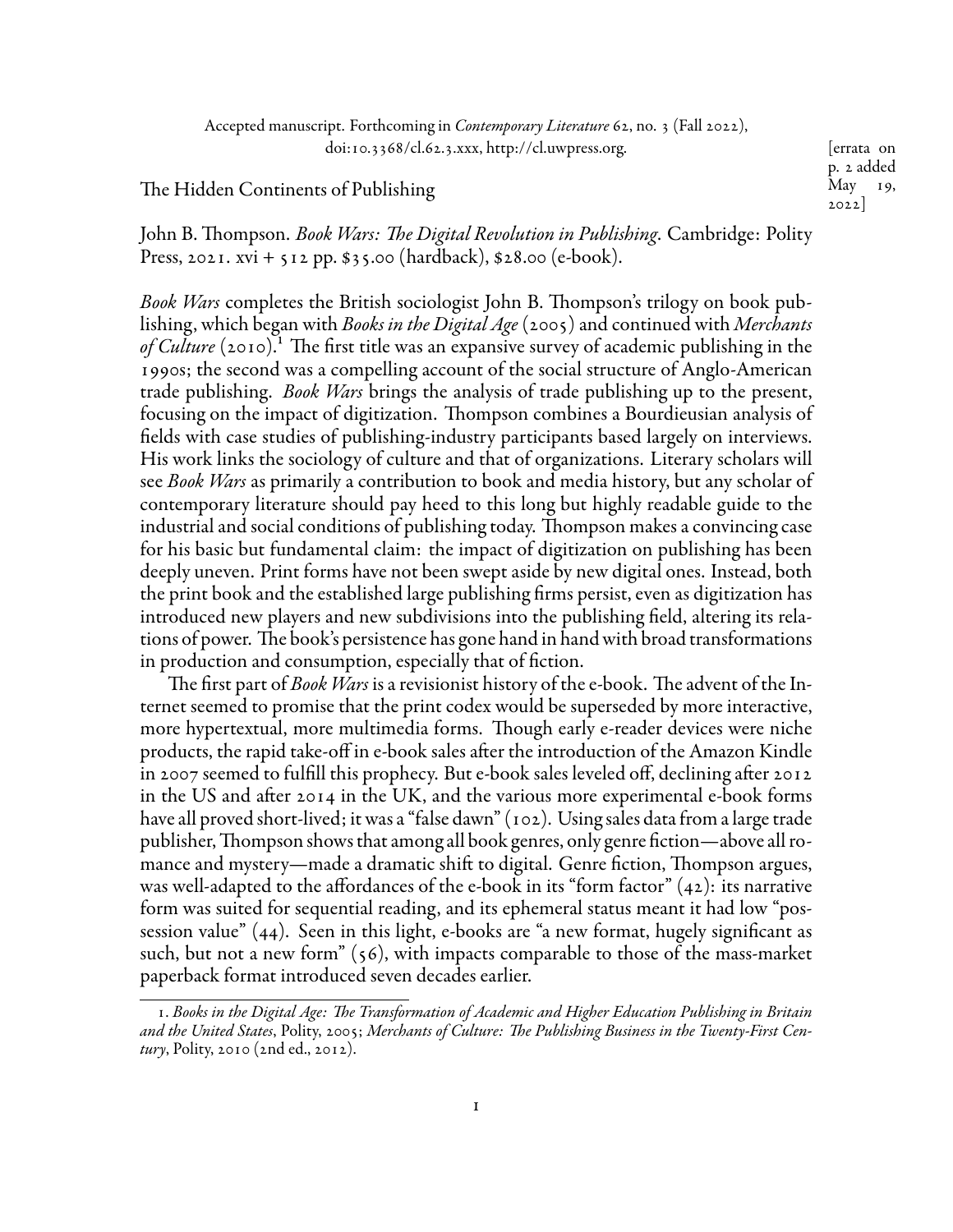Thompson devotes a pair of chapters to the legal confrontations that ensued when the big tech giants, Google, Apple, and Amazon, entered the field. The Google Books scanning project, launched in 2004, was embroiled in lawsuits until 2012. Publishers and the Authors Guild sued because it seemed Google's universal library—and its own bookselling operation—might put them out of business. Thompson shows that, as with the e-book, the millennium failed to arrive. Google won the legal battles, but by the time it had done so, its search monopoly was secure, and it was no longer interested in books. Of course, for literary scholars the digitization of most of our research materials *is* an epochal development—it both radically increased our range of access and set long-term limits on how much further anyone can go. Robert Darnton predicted at the height of the Google Books crisis in 2009 that public institutions would probably have to go back and scan again in order to surpass Google's limitations and make it a "job done right"<sup>[2](#page-1-0)</sup>; Thompson's publisher subjects are now satisfied that no one will ever dare to do so (137).

Thompson uses a detailed account of the 2012 U.S. Department of Justice suit against Apple and five large publishers for e-book price-fixing to explore the limits of contemporary antitrust. The DOJ's successful pursuit of Apple contrasts with its lack of zeal in scrutinizing Amazon. Amazon holds a near-monopoly in e-book selling—now more than 75% of unit sales  $(430-31)$ —and, for publishers, is also nearly a monopsony: Amazon is the dominant *buyer* of what they produce in both print and digital form (41% of all new books in 2014  $\vert$ 154). Nonetheless, Thompson argues, the enforcers are much more likely to pursue a multiparty "conspiracy" to keep prices up than to scrutinize the actions of a single entity which, ostensibly, uses its bulk to offer consumers low prices. This contrast is a result of the way antitrust was reshaped by "the political agenda of neoliberalism and deregulation" (165), in particular the Chicago School exemplified by Robert Bork.

The rise of Amazon, thus abetted by a neoliberal economic, legal, and political framework, entails a change in the nature of visibility for books. In 2000, the dominant booksellers were the big retail chains; they accounted for 30% of adult trade book sales, as erratum: against 10% for Amazon (145). In the chain-store epoch, the major dilemma for publishers was what *Merchants of Culture* called the "shrinking windows" of visibility. Books were expected to sell in their first weeks of publication or not at all; backlists vanished from view, and only mass-promoted big bestsellers stood a chance of widespread visibility[.3](#page-1-1) Two decades later, it is Amazon whose "control over visibility puts publishers at its erratum: 'mercy' " (190). Because the books we browse on Amazon are algorithmically tailored to us, the "standardized visibility" of the chain store has been displaced by ostensibly "personalized and virtual or de-spatialized" (186) visibility. But personalization belies the site's tendency to cultivate "similarity and predictability" (189): Amazon recommends books that are bought together, steering each user into getting more of the same. Thompson sounds a note of regret for the putative "diversity and discoverability" of books in the chain bookstore (189), even though his own earlier work showed the short-termism and

; erratum: read "job…done right"

read "10% for online booksellers"

only "mercy" is direct quotation

<span id="page-1-0"></span><sup>2.</sup> Robert Darnton, "Google and the New Digital Future," *New York Review of Books*, December 17, 2009, [https://www.nybooks.com/2009/12/17/google-and-the-new-digital-future/.](https://www.nybooks.com/2009/12/17/google-and-the-new-digital-future/)

<span id="page-1-1"></span><sup>3.</sup> Thompson, *Merchants of Culture*, chap. 7.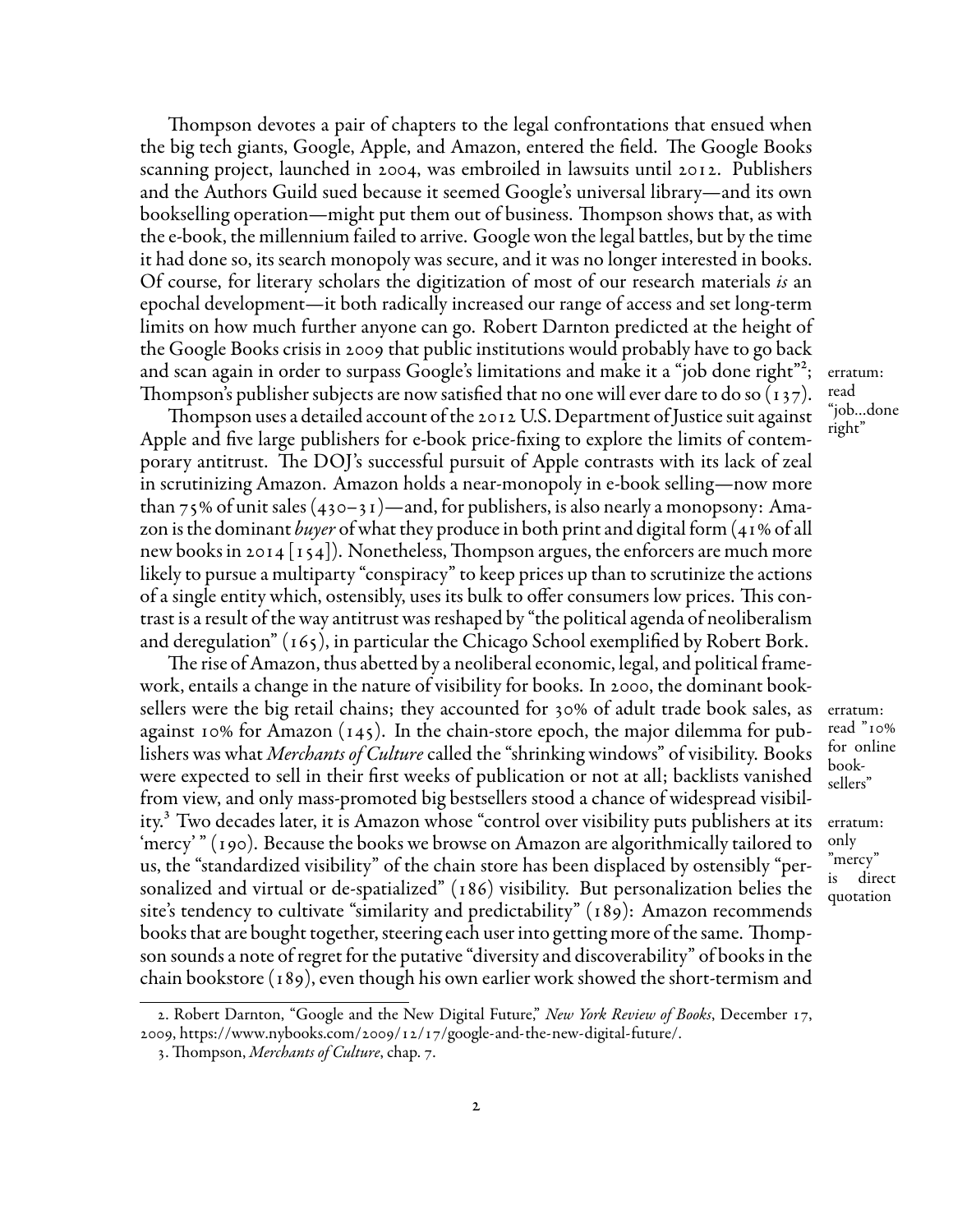narrowness of large-chain retail. Though "browsing" on Amazon is a baleful experience even by comparison to the antiseptic aisles of Barnes & Noble, it is far from clear that Amazon produces *more* uniformity and narrowness than its predecessors.<sup>4</sup> Thompson himself acknowledges that Amazon's enormous catalogue and digital book production have together given new life to backlists and out-of-print works (14–15). It remains an open question whether the changes in book visibility have led to qualitative changes in the diversity of books sold.

Amazon's involvement with books is not, however, limited to selling them. Amazon has also become the major platform for self-publishing, in the course of an enormous expansion of this practice enabled by digitization. Thompson gives a comprehensive and often startling overview of developments in "non-traditional" publishing, mapping out a subfield of literary production which is largely unknown to literary scholarship. In the first decade of the 2000s, Amazon dominated the emergent business of low-fee self-publishing in print, merging multiple firms into the "Amazon CreateSpace" imprint, which now accounts for millions of new ISBNs every year (261). Around the same time, Silicon Valley gave birth to several platforms which allow authors to publish e-books for no fee at all, instead splitting the revenues. These platforms include Lulu and Smashwords, which between them account for more than 100,000 new e-book titles a year (260). But it is again Amazon that has the largest e-book self-publishing platform with Kindle Direct Publishing. Unlike the other platforms, Amazon can exploit its ebook market dominance to steer self-publishers into selling with it exclusively in order to claim a share of revenues from its e-book subscription library, Kindle Unlimited.

Thompson describes the emergence of the "indie author" as a positively-valued identity among self-publishing writers, setting aside the stigma of vanity publishing in favor of membership in a putatively "progressive, supportive, forward-looking movement" (223). And, in Bourdieusian fashion, he notes that this new sector is organized as a field in which players must husband their "symbolic capital" or reputations. Although selfpublishing bypasses editorial selection, the platforms still seek to maintain their "image" by weeding out copyright infringement, hate speech, and illegal forms of pornography (232). Thompson cites figures suggesting that self-published e-books may even be claiming a growing share of the total e-book marketplace as the large publishers' e-book sales have flattened out. The figures themselves are dubious, because much of the sector is in the Amazon black box; Kindle Direct books are not assigned ISBNs, and Amazon does not publicize detailed sales data. Self-publishing is practically a "hidden continent" by comparison with the well-mapped marketplace of the traditional publishers ( $277$ ). From the perspective of the sociology of publishing, one can only say that there are now two "parallel universes" of publishing, with occasional traffic between them, and Amazon, of

<span id="page-2-0"></span><sup>4.</sup>These worries over standardization also resonate across the long history of book marketing, whenever new distribution channels promise to reach wider audiences. Janice A. Radway shows how denuniciations of the standardization of literature accompanied the appearance of the Book-of-the-Month Club in the 1920s; see *A Feeling for Books: The Book-of-the-Month Club, Literary Taste, and Middle-Class Desire*, U of North Carolina P, 1999, pp. 205–10.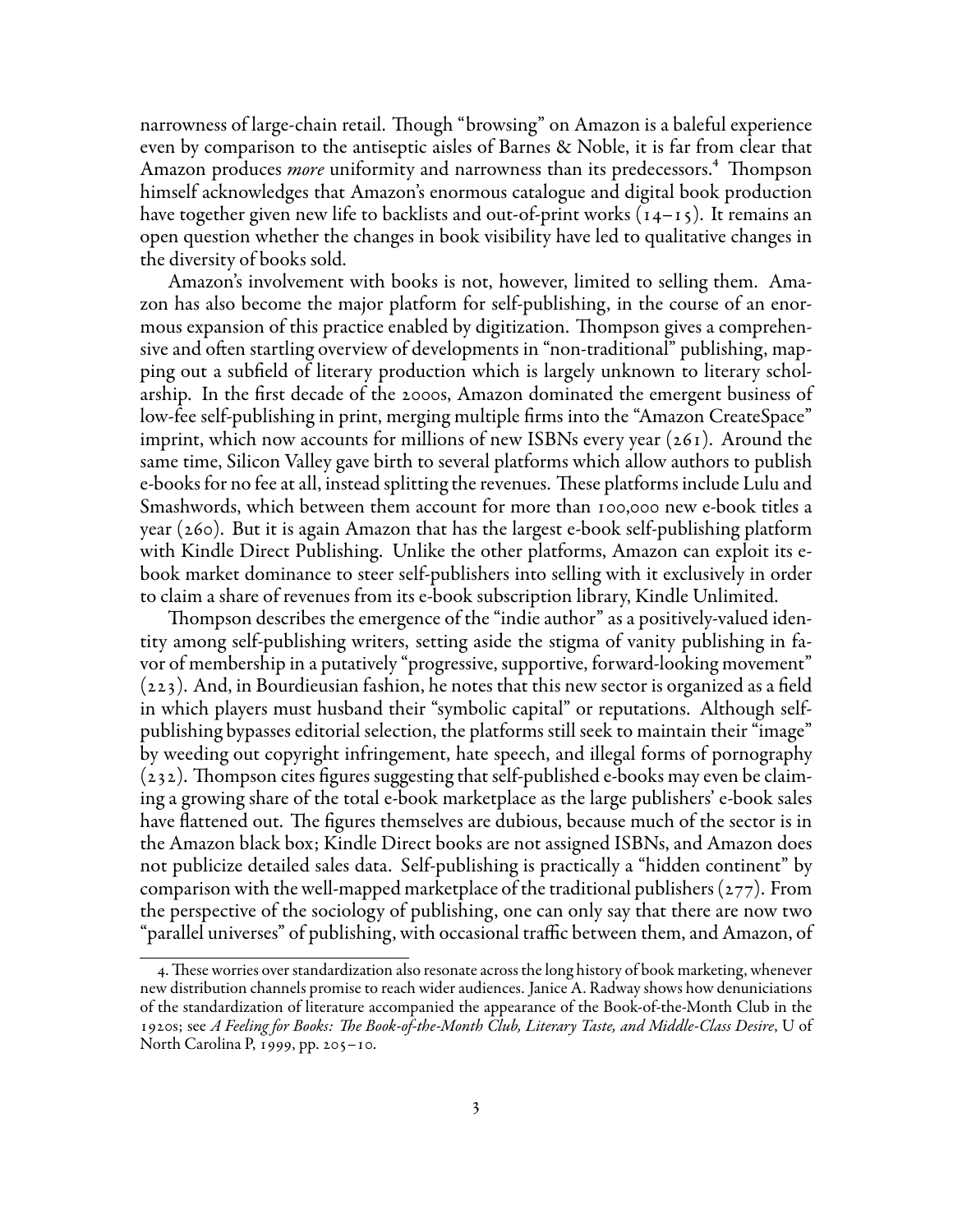course, bulking large in both.

The implications for contemporary literature scholarship—naturally not explored by the sociologist—might be considerable. From Thompson's figures, it follows that most contemporary novel-writing in English is the writing of self-published romance novels in electronic formats. Nor is this only a matter of millions of amateurs putting unreadable texts into the void; though most such books languish unread, Thompson cites figures indicating that Kindle Direct and the self-publishing platforms do e-book business at a scale comparable to that of the large publishers, and, in all cases, genre fiction, especially romance, predominates (278). Thus a good proportion of novel *reading* is also in selfpublished genre fiction. Over the last twenty years a radical transformation in the social and technical distribution of the novel, and perhaps of literacy itself, has taken place. Literary scholarship seems to have taken little notice, acting as if literature is only to be found in the output of traditional publishers.

In one way this situation is not new. Scholarship of any period since industrialization confronts problems of selection and aggregation in navigating the masses of print. Literary scholars have long given commercial fiction, especially genre fiction, short shrift. There have been many exceptions, of course, and those of us who study genre fiction should pay close attention to the significantly transformed infrastructure Thompson describes. In fact, the "hidden continent" of self-publishing resembles an important earlier genre-fiction medium, the U.S. interwar pulp magazine, with its low barriers to entry, its marginalized cultural status, and its artisan ideology of production ("indie"). The "parallel universe" phenomenon, however, means that scholars' usual media environment is unlikely to bring self-published e-book titles to their attention. Only newsworthy successes and cross-overs to "traditional" publishing stand a chance, but there is no reason to assume such unusual cases tell us everything we would wish to know. Even scholars with no interest in self-publishing or genre fiction must adjust their sense of authorship and readership to encompass the significant possibility that both of these can be mediated by self-publishing platforms.

Aside from the self-publishers, Thompson gives a sympathetic account of a vast menagerie of digital-age publishing ventures, many of which, even the largest, were quite unfamiliar to me. *Book Wars* includes case studies of enterprises as varied as the e-bookdiscounting service BookBub (10 million subscribers), the bespoke book-app-publishers Touch Press (an ephemeral hit with the 2011 *Waste Land* app), the crowd-funding publishers Inkshares and Unbound, the failed book-subscription service Oyster and its somewhat more successful competitor Scribd, the audiobook giant Audible (bought by Amazon), and the mobile-phone-fiction social network Wattpad (80 million users, predominantly teenagers). TypicallyThompson narrates the emergence of these ventures from the perspective of the entrepreneurs he has interviewed, while quietly indicating the field which has shaped and limited their choices; the case histories conclude with explanations for the failures or successes. Thompson's methodological commitments restrict him to a fairly sympathetic presentation, but I confess I often rooted against the tech entrepreneurs congratulating themselves over their ideas for "disrupting" books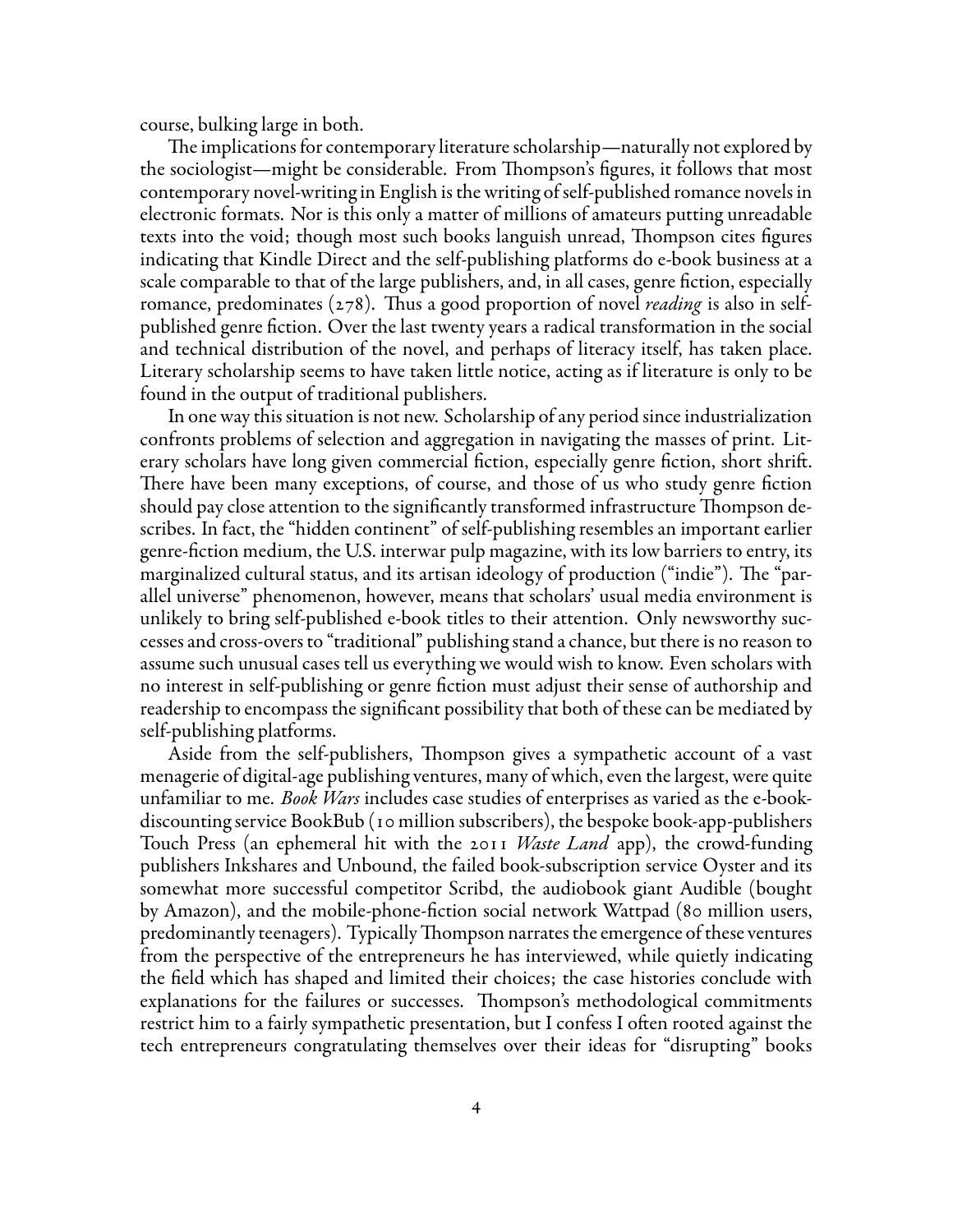and reading. A more unusual and sympathetic personage appears in the chapter on audiobooks: a full-time freelance narrator whose work routine, job possibilities, and professional network receive detailed ethnographic attention. This stretch exemplifies the strongest aspect of Thompson's approach, his ability to bring all the participants of a field into view and situate them in relation to one another.

*Book Wars* concludes in a curiously discordant fashion. Thompson offers a sanguine assessment of the future of the book. The e-book did not annihilate print, and the bookpublishing industry avoided the fate of the music industry, the "hemorrhaging of value" occasioned by Napster and the \$0.99 iTunes track (423). Thanks to the cheapness of producing e-books, the large publishers made ever higher profits in the last decade as their revenues remained steady (418–19). As for the book as such, Thompson recognizes its long history of transformation and envisions a significant future for "long-form reading" across media (483–84). Yet Thompson also considers Amazon's outsize power a major threat to publishers. The problem is not simply Amazon's market dominance in the face of a toothless antitrust regime. Rather, whereas traditional publishers bear a significant part of the financial risks of making books, Amazon has no reason at all to do so. Publishers have "both an interest and an obligation to nurture and support the content creation process" (450). Amazon, in order to amass ever more customers for the rest of its business, could force publishers to accept lower book prices, driving the value of books—and the capital available for risky investments in books or authors—towards zero. Though Thompson suggests antitrust law be revised to regulate this state of affairs, it is hard to imagine such a change to the framework of neoliberal governance except as a part of a much broader political transformation.

Otherwise, Thompson proposes that publishers cultivate more of a direct relationship with readers, and, rather lamely, he dwells on the potential benefits of compiling e-mail addresses of interested readers (467). Rather than cultivating book retailers as buyers, he argues, publishers will now have to reach the individual reader, or rather, "facilitate and participate effectively in a cultural dialogue" (469). Though Thompson suggests that this contact with readers would be a novel development facilitated by the digital revolution, there are certainly historical precedents, like the founding of house monthlies by U.S. publishers in the nineteenth century or the application of market-research and branding techniques to paperback fiction in the postwar era. Indeed, the call to connect with the reader resonates with a notorious 1932 pronouncement on U.S. publishing, the Cheney Report: "The industry has been so concerned with the book that it has forgotten the reader."<sup>5</sup> Furthermore, Thompson, an acute reader of Habermas in earlier work, surely knows that "facilitating cultural dialogue" is less a matter of enhanced e-mail marketing than of renewing the political, economic, and cultural institutions that undergird the public sphere, which include not only publishers but the other media industries, schools, universities, libraries, and the legal regime that shapes them all (antitrust, copyright, taxation, subsidy). In *The Media and Modernity*, Thompson was clear: "An un-

<span id="page-4-0"></span><sup>5.</sup>O. H. Cheney, *Economic Survey ofthe Book Industry, 1930–1931*, Bowker, 1931, p. 18. See Ted Striphas, *The Late Age of Print: Everyday Book Culture from Consumerism to Control*, Columbia UP, 2009, pp. 81–91.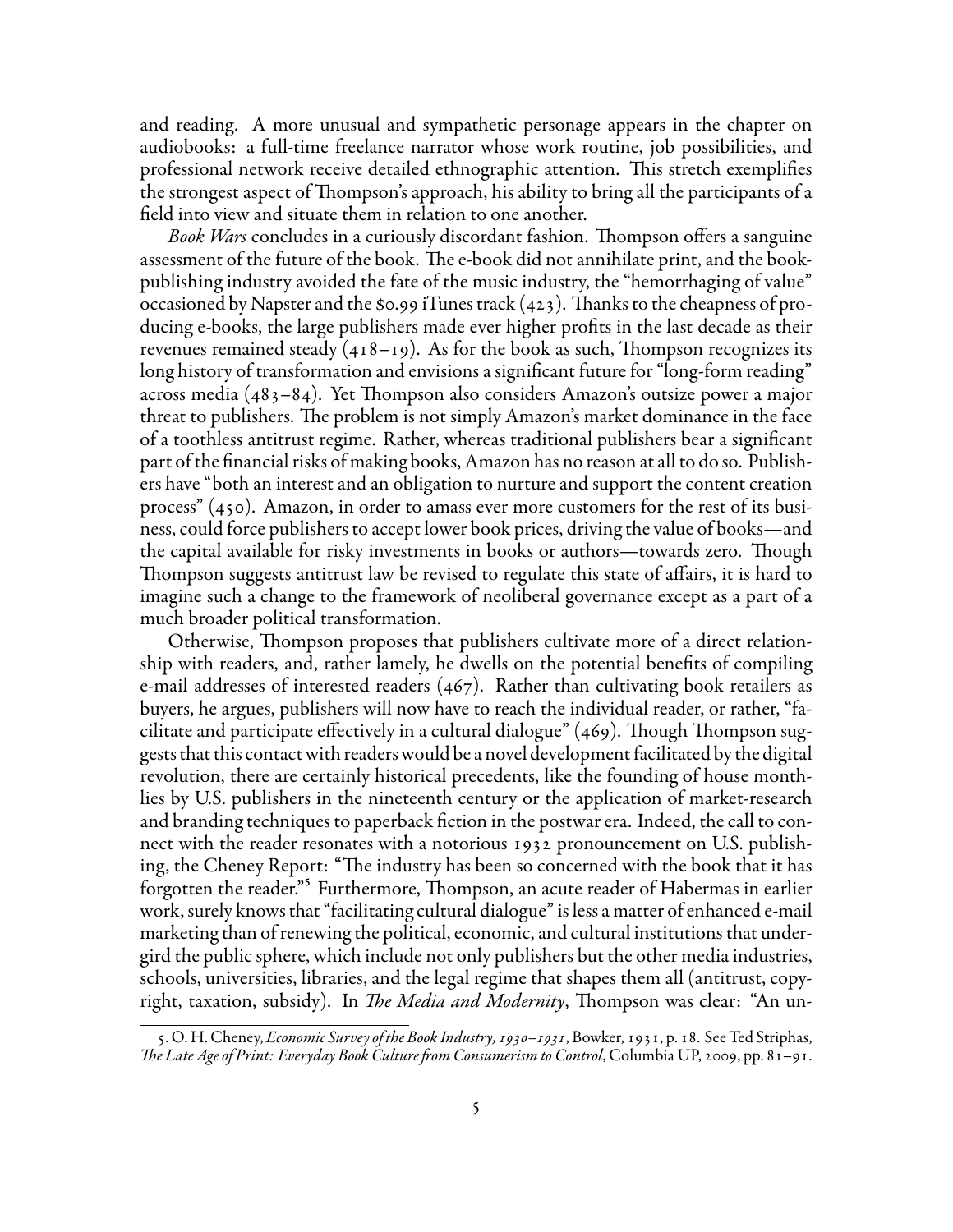regulated market may develop in a way that effectively reduces diversity and limits the capacity of most individuals to make their views heard."<sup>6</sup> His own account of Amazon's effect on the field seems to me to bring this argument up to the present day.

Thompson's strongest language is reserved for the menacing aspects of what he calls "data power"  $(434)$ . He argues, following Shoshana Zuboff's influential work, $\frac{1}{2}$  that big tech firms like Amazon, Google, and Facebook are engaged in a novel form of accumulation, compiling vasts amounts of user data and exploiting it as "information capital" (434), a resource that can extend their market power or be sold in the form of advertising services. Amazon not only has most of the customers, it *knows* all about us and is in a position to manipulate us: "Our choices," Thompson warns, "are being subtly guided and shaped by processes and algorithms that are informed by our data but whose modus operandi are completely opaque to us" (440). Yet although Amazon doubtless possesses more information about customers, including book buyers, than any other organization, its capacity to shape choices in an individualized way remains purely a supposition. My own impression—to be sure, specific to my own habitus, but probably not unique—is that Amazon's book recommendations are reliably, often hilariously terrible.

Exaggerated claims for, and fears about, the manipulative capacity of advertising are as old as advertising itself. Though we should not dismiss the effect of Big Tech's user manipulations, in Amazon's case, at least, a simpler explanation for its dominance is available. Amazon's power is not data power but monopoly power. Its monopoly in bookselling did not arise from its "nicely targeted email[s]" (440) but from its extraordinary convenience and logistical capacity. Nonetheless, Thompson's analysis of information capital yields the most wide-ranging insight of the book. Contemporary publishing is, in a parallel to other media industries, now structured by an opposition between "content producers" (publishers) and "network players" (170); Amazon's relation to publishers may be compared to Netflix's relation to studios, or Spotify's to record labels. Whereas content producers seek to profit, economically and/or symbolically, from the value of content, network players seek to increase their user bases, normally by driving down the value of content. Thus, in the field-shaping contests that Thompson describes—though they are hardly "wars," as the sensationalist title suggests—the stakes are the economic and symbolic value of books. Literary scholars, professionals with a vested interest in books' value, stand to benefit enormously from Thompson's account.

At the same time we stand to be thoroughly humbled by our insignificance. Thompson's book should be read alongside Mark McGurl's new monograph on the age of Amazon. That book is not under review here, but McGurl's account as it appeared in essay form provides an illuminating contrast to Thompson's approach.<sup>8</sup> While McGurl and

<span id="page-5-1"></span><span id="page-5-0"></span><sup>6.</sup> Thompson, *The Media and Modernity* Stanford UP, 1995, p. 239.

<sup>7.</sup> Shoshana Zuboff, *The Age of Surveillance Capitalism: The Fight for a Human Future at the New Frontier of Power*, PublicAffairs, 2019.

<span id="page-5-2"></span><sup>8.&</sup>quot;Everything and Less: Fiction in the Age of Amazon," *Modern Language Quarterly* 77, no. 3 (September 2016), pp. 447–71. The monograph, forthcoming as I write, is *Everything and Less: The Novel in the Age of Amazon*, Verso, 2021.